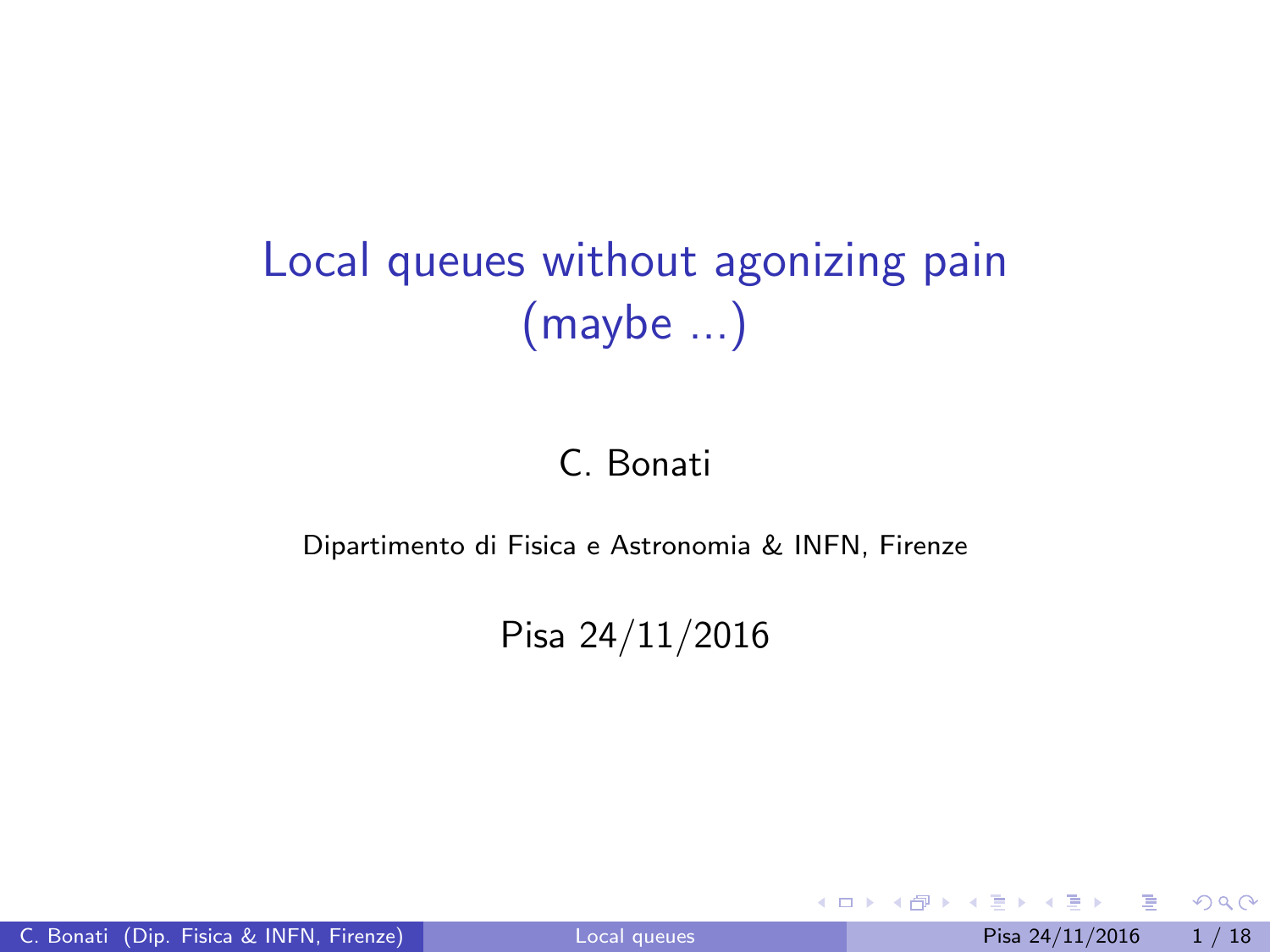## Grid for experiment, local queues for theory?



Developed by: S. Taneja, S. Sarkar - INFN-Pisa

 $A \cup B \rightarrow A \oplus B \rightarrow A \oplus B \rightarrow A \oplus B \rightarrow B$ 

ast updated on 2008-09-29 08:09:59

 $QQ$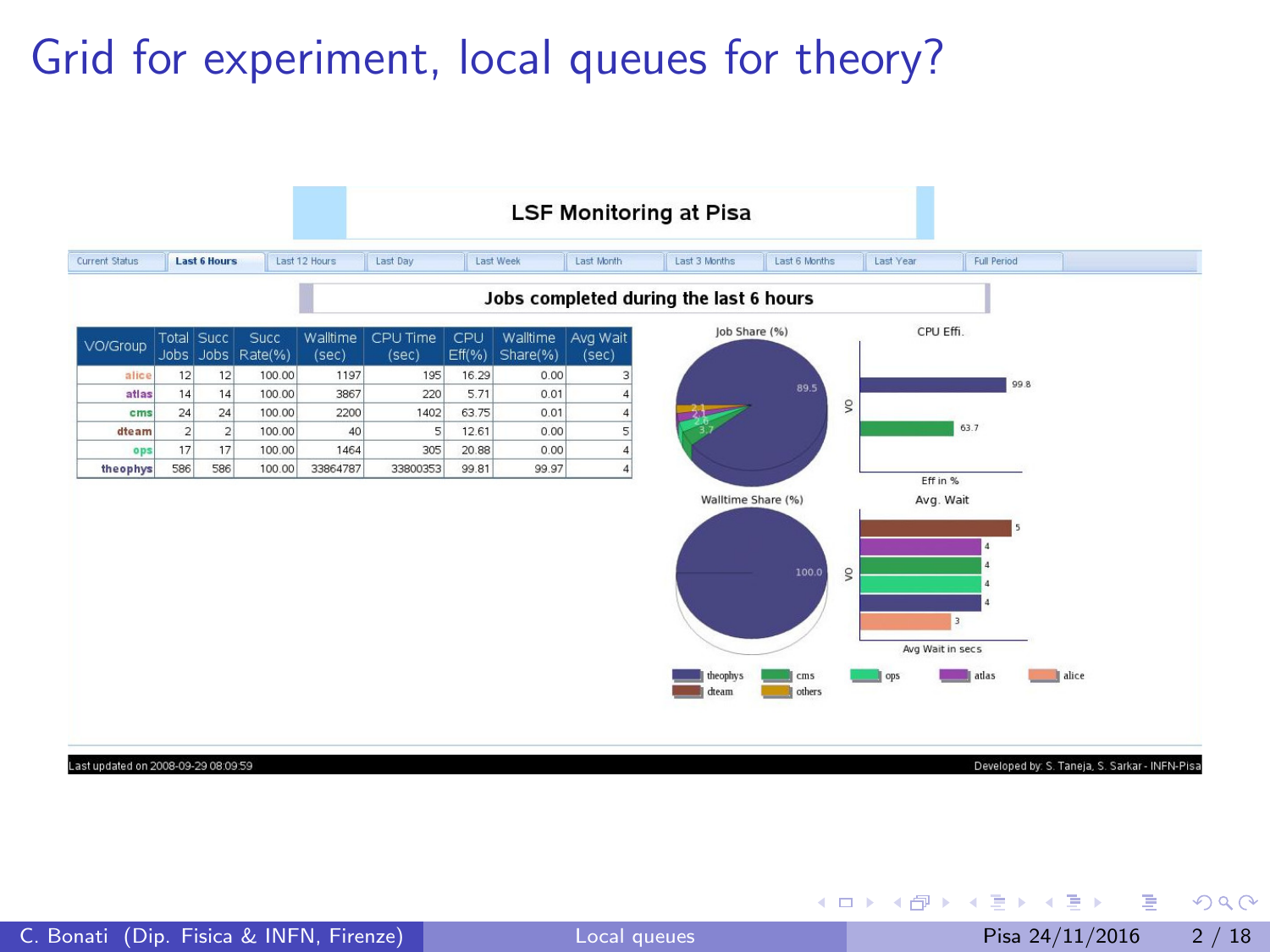## The basic commands

In the following I will restrict to the three basic commands needed to use the local queues

bsub to submit jobs bjobs to check jobs bkill to kill jobs

the idea is to explain how to use them to perform actual computations, without entering into the details of the "computer science" that is hidden behind them.

```
Starting point: login to localui*.pi.infn.it (*) = 1, 2, 3 or
gridui3.pi.infn.it
```

```
ssh -X bonati@gridui3.pi.infn.it
```
- 30

 $\Omega$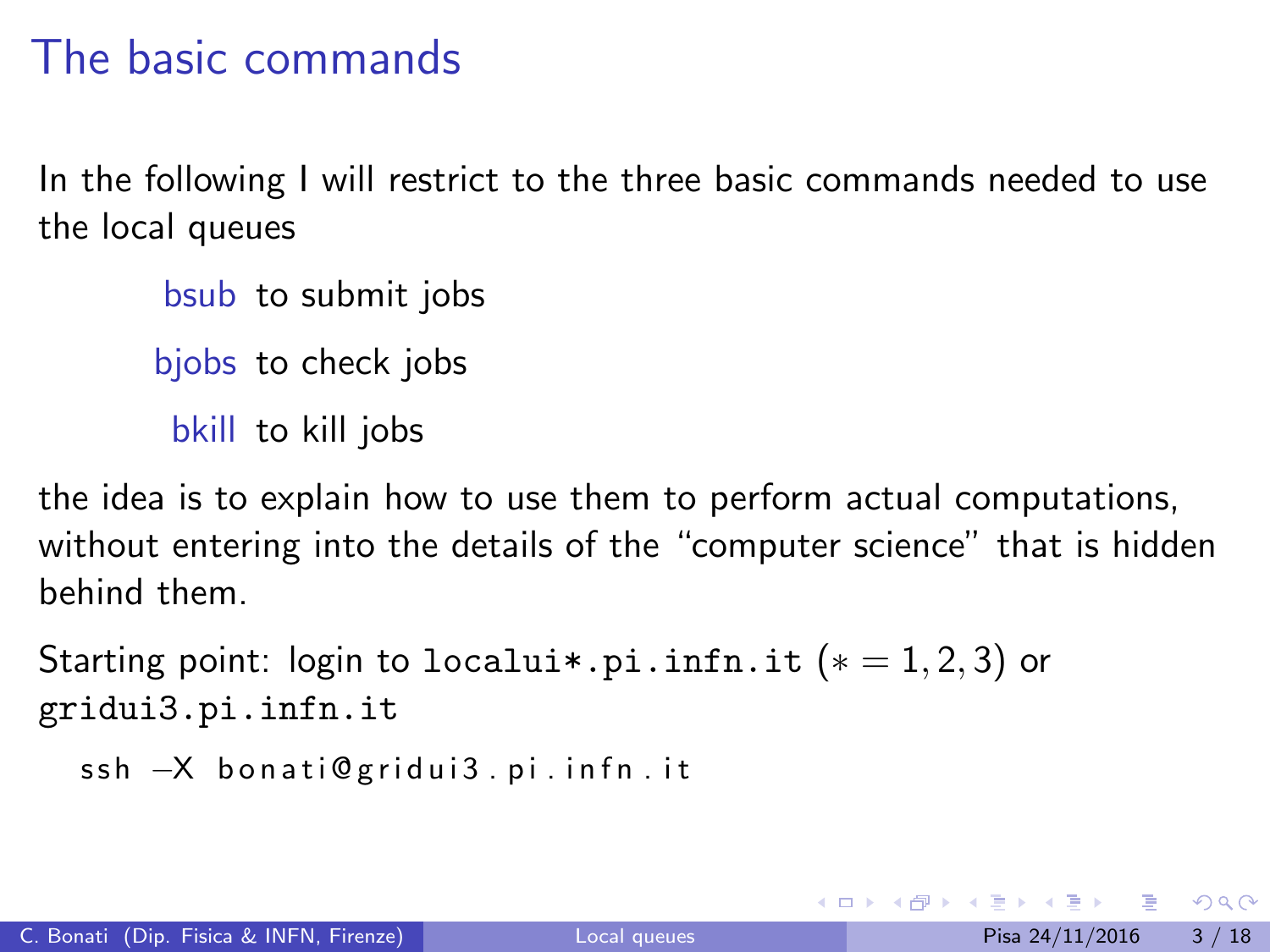### The simplest of the local queues: the interactive

"fai" stands for "farm di analisi interattiva"  $=$  "interactive analysis farm".

If you have to do something that requires more than 5min and/or more than 100MB of RAM, do NOT use the front-end, submit an interactive job:

bsub −Is −q fai /bin/bash −I

This gives you access to an interactive environment: everything works as on you PC but you are using a computing core of the cluster.

To terminate the job just run exit

If you need, e.g., 4 cores (1core  $\leftrightarrow$  1GB of RAM)

bsub  $-Is -n 4 -q fai / bin / bash -l$ 

Easy and fast, no reason not to use the interactive farm (only if you hate the other users).

 $\eta$ are

 $\left\{ \begin{array}{ccc} 1 & 0 & 0 \\ 0 & 1 & 0 \end{array} \right.$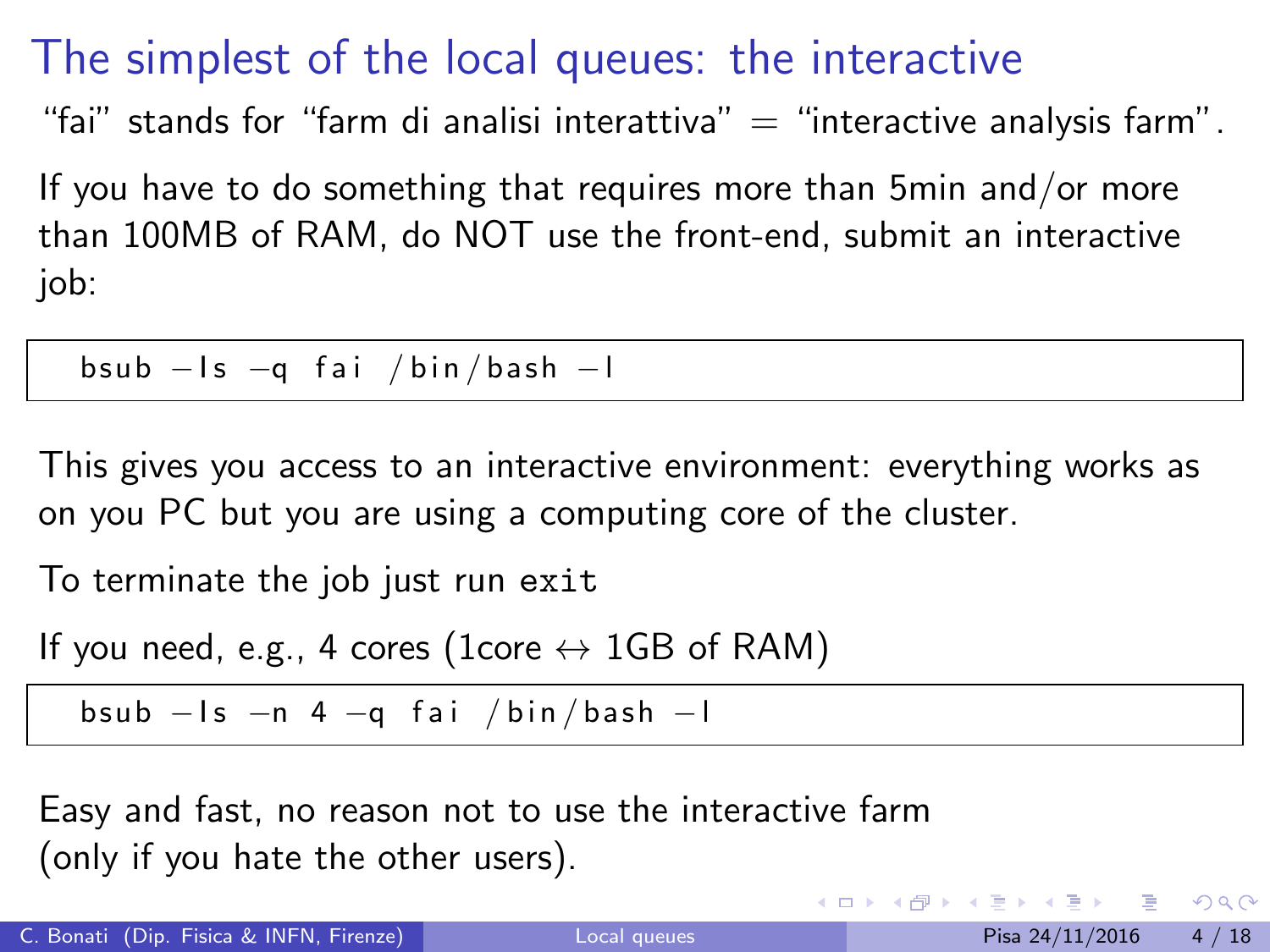### Explicit example of front-end misuse



#### "Thanks" to C.V.

K ロ ▶ K 個 ▶ K 로 ▶ K 로 ▶ - 로 - K 9 Q @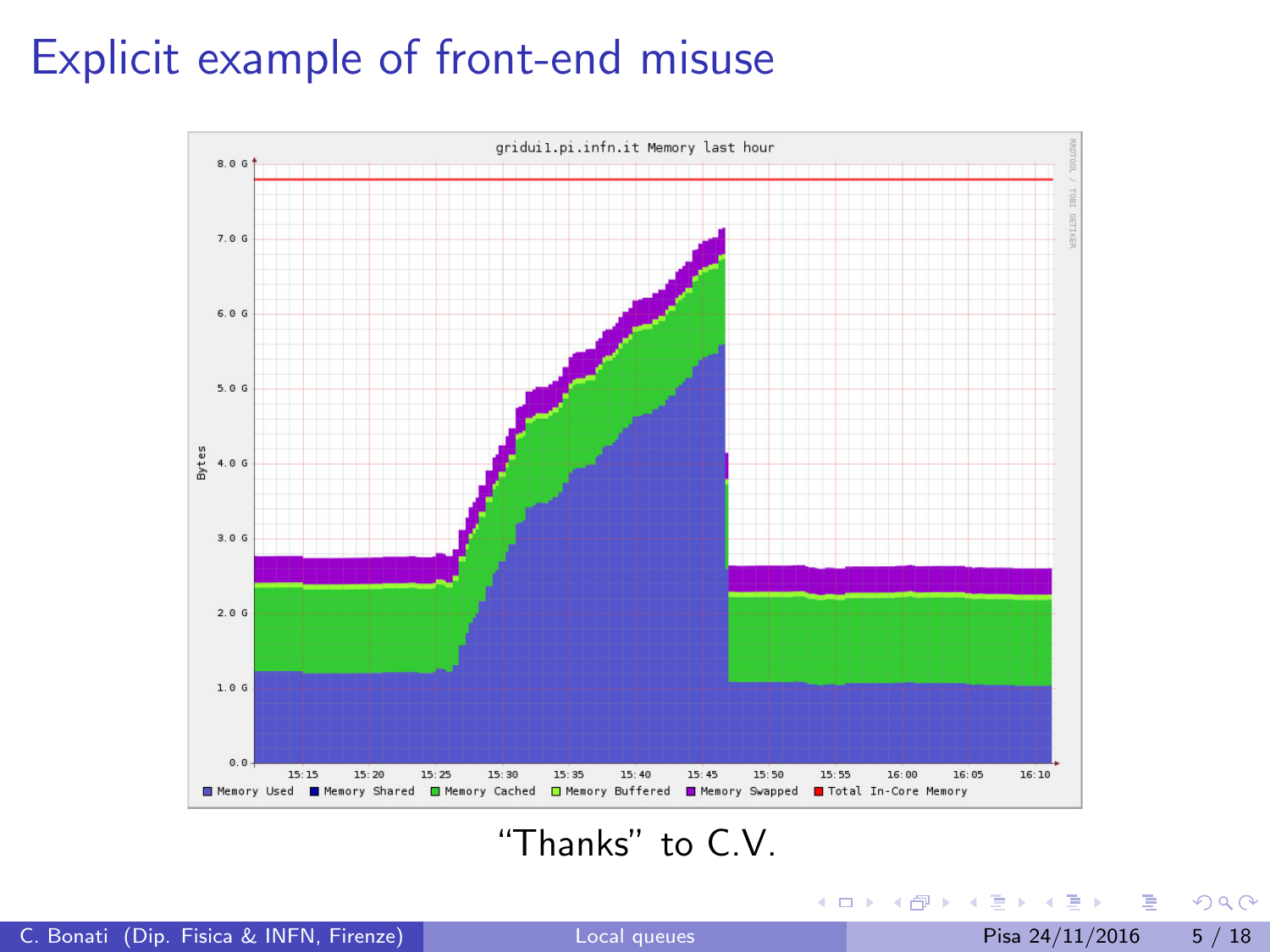```
The test code:
\#include<stdio .h>\#include \ltstdlib.h>
int main ( int argc, char **argv)
     {
     printf ("Hello _world!\n\ranglen");
     return 0:
     }
Compile code:
  cd /home/users/bonati/test_vari/hello
  gcc −O3 hello.c −o hello
Submit job (wrong):
```

```
cd /home/users/bonati/test_vari/hello
bsub -q local -o out .txt -e err .txt -J test hello
```
- 30

 $\Omega$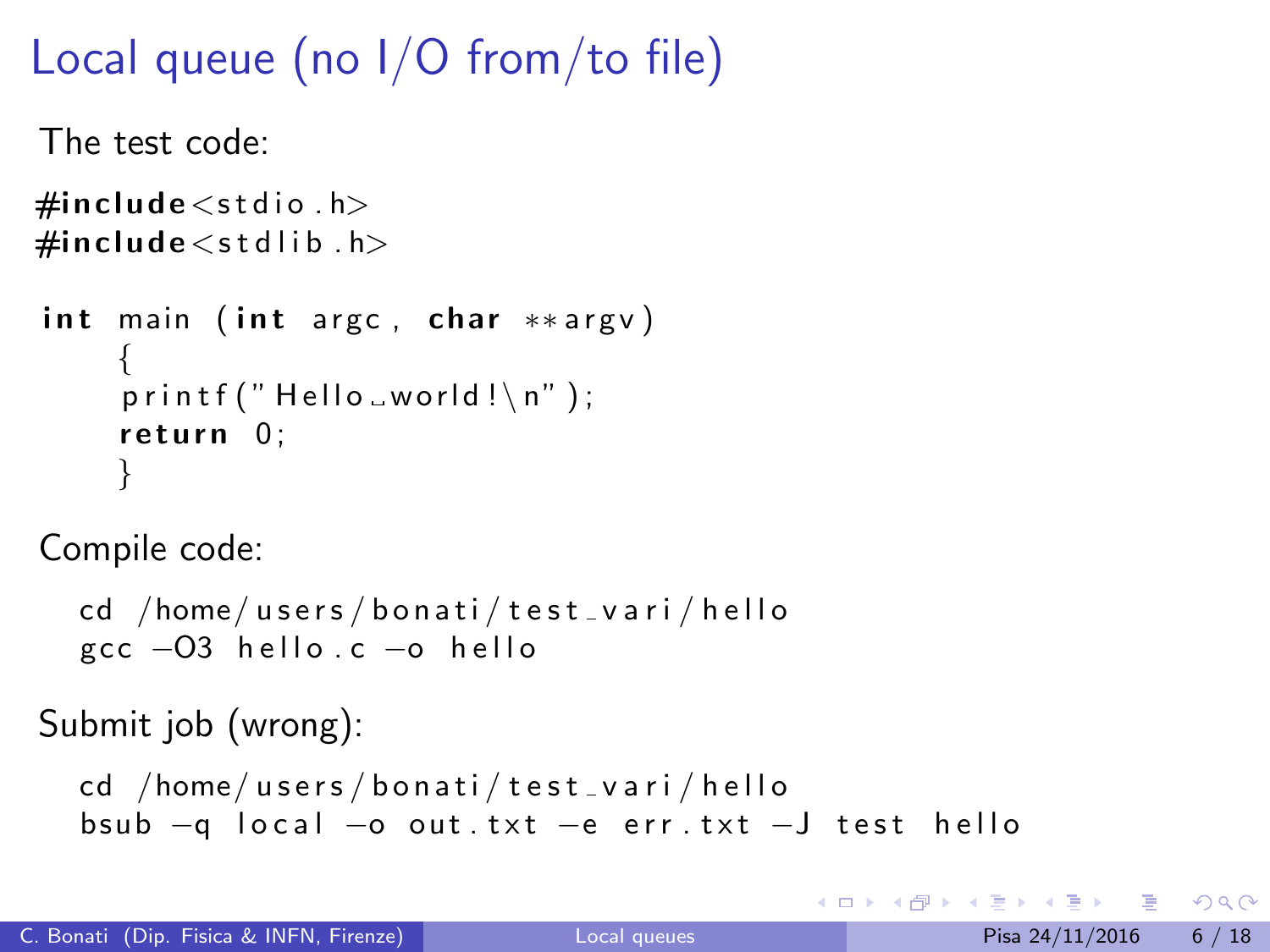Syntax:

| bsub $-q$ queue_name $[-o$ stdout_file $]-e$ stderr_file $]\ \ \ \$ |  |
|---------------------------------------------------------------------|--|
| [-J identifier] executable                                          |  |

the terms in square brackets are optional.

Check that the job is waiting/running in the queue

```
-\text{bash} -4.1\text{\textsterling} bsub -\text{a local} -\text{o out.txt} -\text{e err.txt} -\text{J test hello}Job \langle9467038\rangle is submitted to queue \langlelocal\rangle.
−bash −4.1$ b j o b s
JOBID USER STAT QUEUE FROM HOST EXEC HOST JOB NAME SUBMIT TIME
9467038 b o n a t i PEND l o c a l g r i d u i 3 t e s t Nov 16 1 3: 5 4
−bash −4.1$ bjobs<br>IOBID USER
JOBID USER STAT QUEUE FROM HOST EXEC HOST JOB NAME SUBMIT TIME
9467038     bonati   RUN    local             gridui3          se1wn24         test            Nov  16  13:54
-bash -4.1$ bjobs
No unfinished job found
```
If you realize some job is not working properly and you want to kill it, use

b kill JOBID value

÷

 $QQ$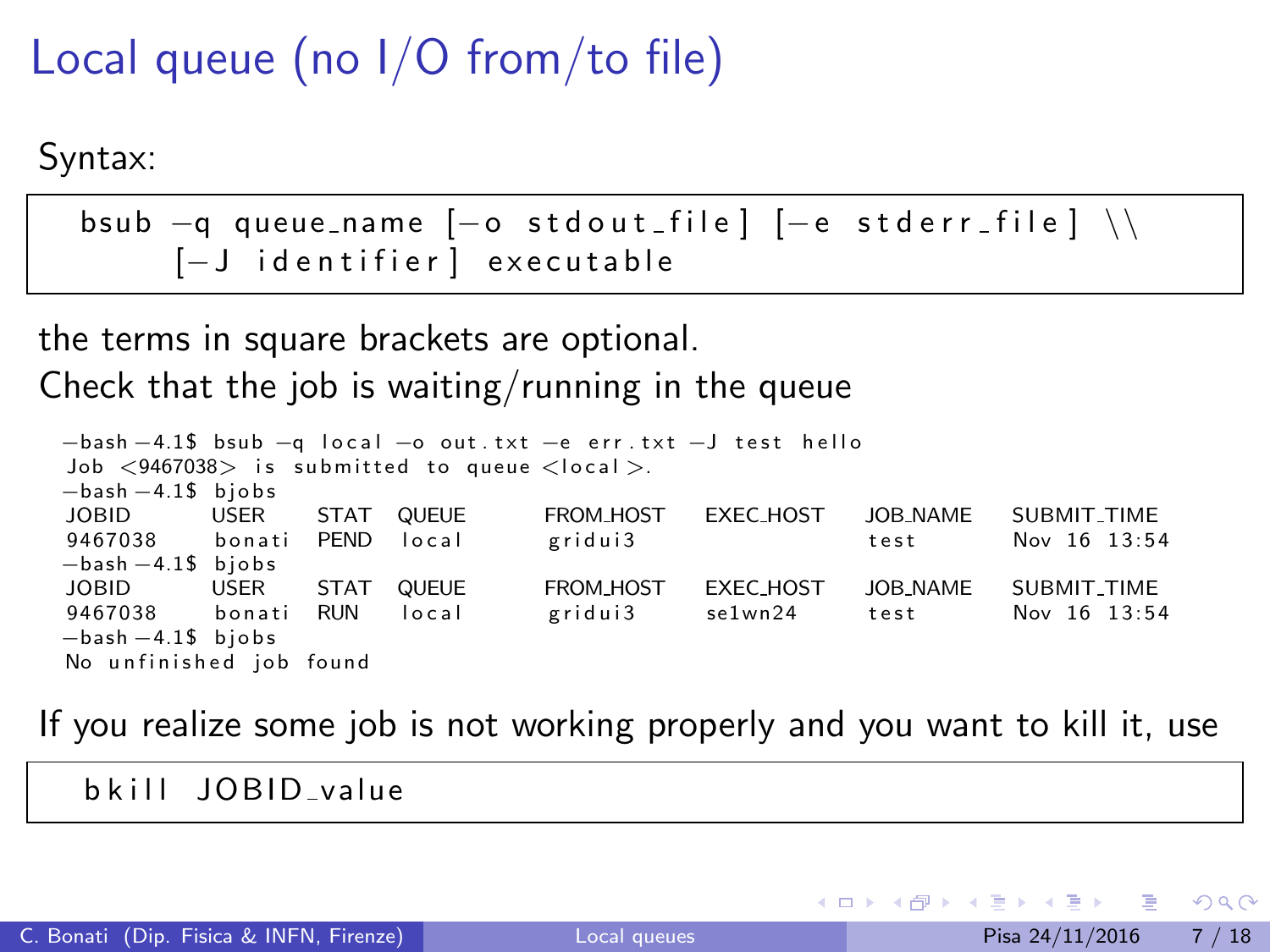Something went wrong:

```
-\text{hash} - 4.1\ cat err txt
1. / 1unch 9467038.sh: line 1: hello: command not found
```
Reason of the problem: where is in the filesystem the executable "hello"? Submit job (OK):

cd /home/users/bonati/test\_vari/hello bsub  $-q$  local  $-o$  out txt  $-e$  err txt  $\frac{C}{2}$ {PWD}/hello

At the end we now have

 $-\text{hash} - 4.1\$  cat err txt  $-$ bash  $-4.1$ \$

i.e. "err.txt" is empty.

4 0 8

- 30

 $\Omega$ 

- 4何 ト 4 ヨ ト 4 ヨ ト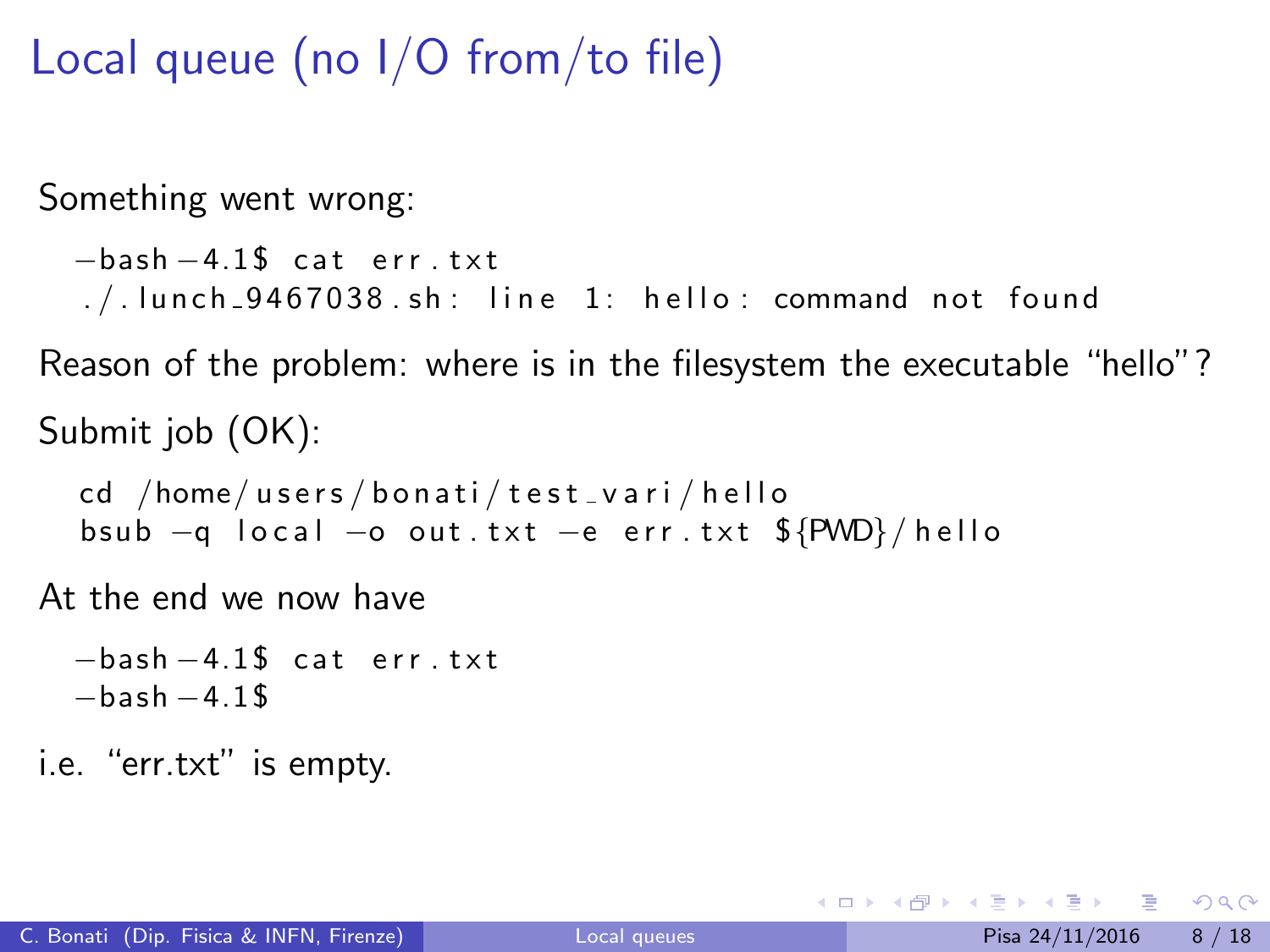```
-bash-4.1S cat out.txt
Sender: LSF System <lsfadmin@se1wn54>
Subject: Job 9467430: <test> Done
```
Job <test> was submitted from host <gridui3> by user <bonati> in cluster <infn-pisa>. Job was executed on host(s) <se1wn54>, in queue <local>, as user <bonati> in cluster <infn-pisa>, </home/users/bonati> was used as the home directory. </home/users/bonati/test vari/hello> was used as the working directory. Started at Wed Nov 16 14:05:04 2016 Results reported at Wed Nov 16 14:05:05 2016

```
Your job looked like:
```

```
# LSBATCH: User input
/home/users/bonati/test vari/hello/hello
```

```
Successfully completed.
```

```
Resource usage summary:
```

```
CPU time
         \sim 100
                 1.25 sec.
Max Memory :
                 55 MB
Max Swap : 92 MB
Max Processes :
                          \mathbf{1}Max Threads
                          \mathbf{1}÷
```
The output (if any) follows:

Hello world!

PS:

Read file <err.txt> for stderr output of this job.

 $-bash-4.15$ 

∍

 $QQQ$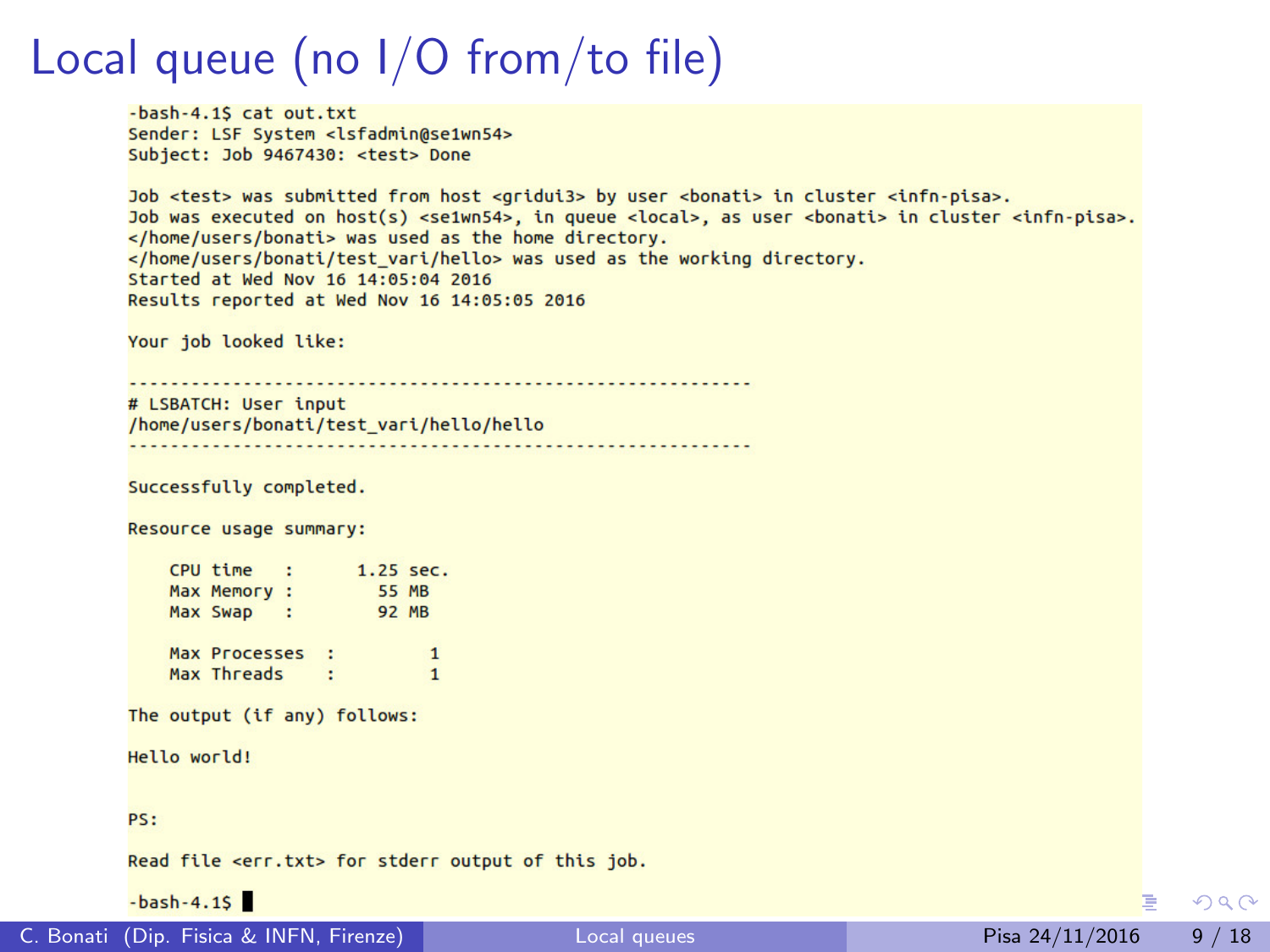## The "input" case

A test code that requires input:

```
\#include\ltstdio.h>
\#include <stdlib.h>
\#include \ltstring.h>
#define MAX_STRING_LENGTH 100
int main (int argc, char **argv)
     {<br>char file_n[MAX_STRING_LENGTH];
     FILE * file = p:
     if (area != 2){
       printf ("Usage: %s in put file \n", argv [0]);
       return 1:
       }
     if (strlen (arg v [1]) \geq MAX\_STRING\_LENGTH){
       f p r in t f ( st d e r r , " filen a m e too long , in c rease \_MAX\_STRING\_LENGTH\n ) :
       return 1;}
     \text{stropy} (file_n, argv[1]);
     file\_p=fopen(file\_n', 'r'');
     if (file_p=\text{NULL}){
       fprintf(stderr, "Error in opening the file \frac{9}{5} n", file n);
       return 1;
       }
     print(f'' Hello _world _from _file _'%s'!\n", file _n );
     fclose(file_p);return 0:
     }
                                                                     イロト イ押ト イヨト イヨト
```
 $\Omega$ æ.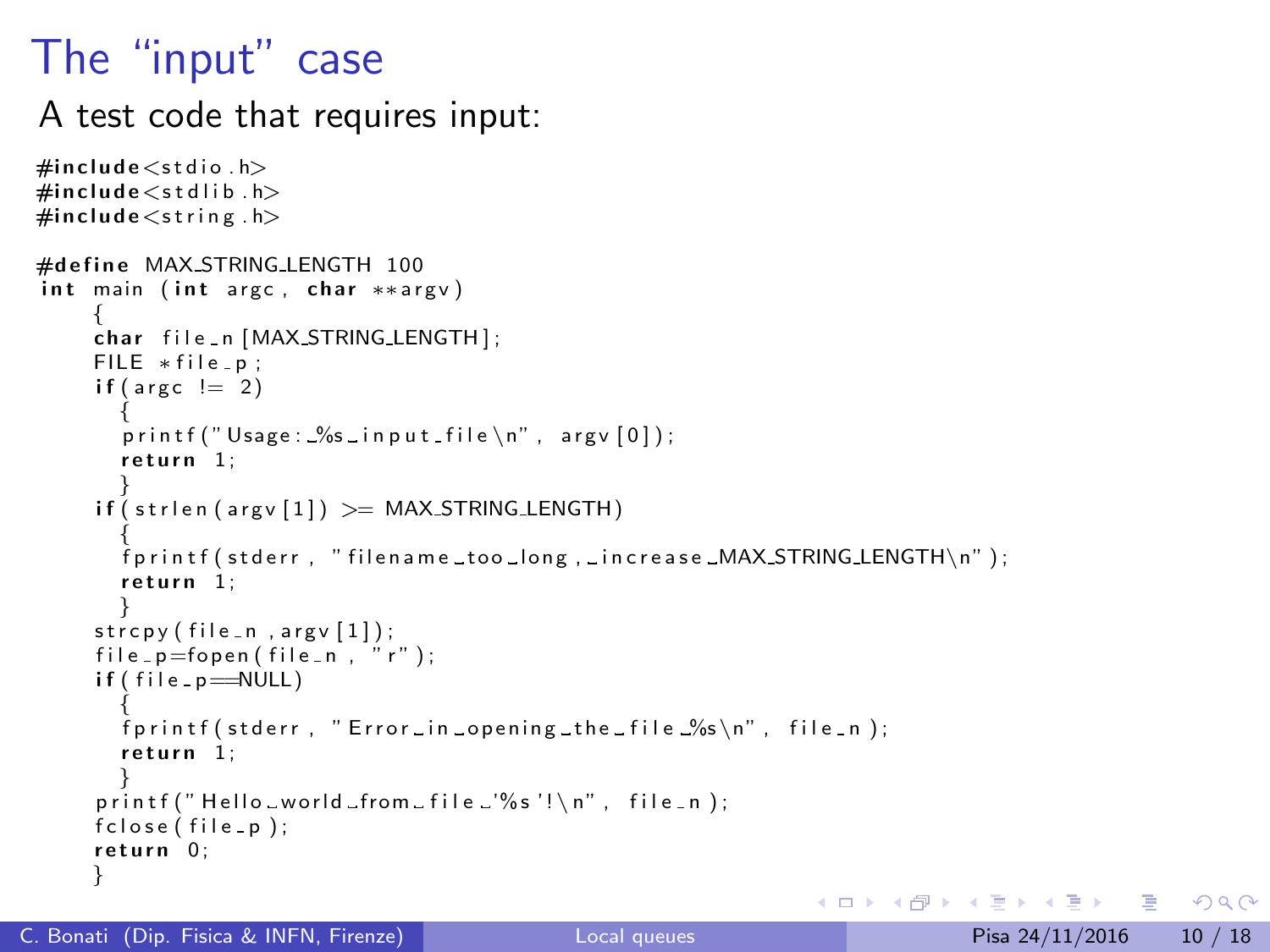## The "input" case

Compile code:

cd /home/users/bonati/test\_vari/hellowithinput gcc −O3 hellowithin put . c −o hellowithin put

```
Submit job (wrong):
```

```
cd /home/users/bonati/test_vari/hellowithinput
touch input in
bsub -q local -o out txt -e err txt \setminus${PWD}/hellowithinput input.in
```
Same problem as before:

```
-bash -4.1$ cat err. txt
Error in opening the file input in
```

```
Submit job (OK):
```

```
cd /home/users/bonati/test_vari/hellowithinput
touch input in
bsub -q local -o out txt -e err txt \\
      ${PWD}/hellowithin put ${PWD}/in put . in
```
**K ロト K 倒 ト K ミト** 

 $\overline{AB}$   $\rightarrow$   $\overline{B}$   $\rightarrow$   $\Omega$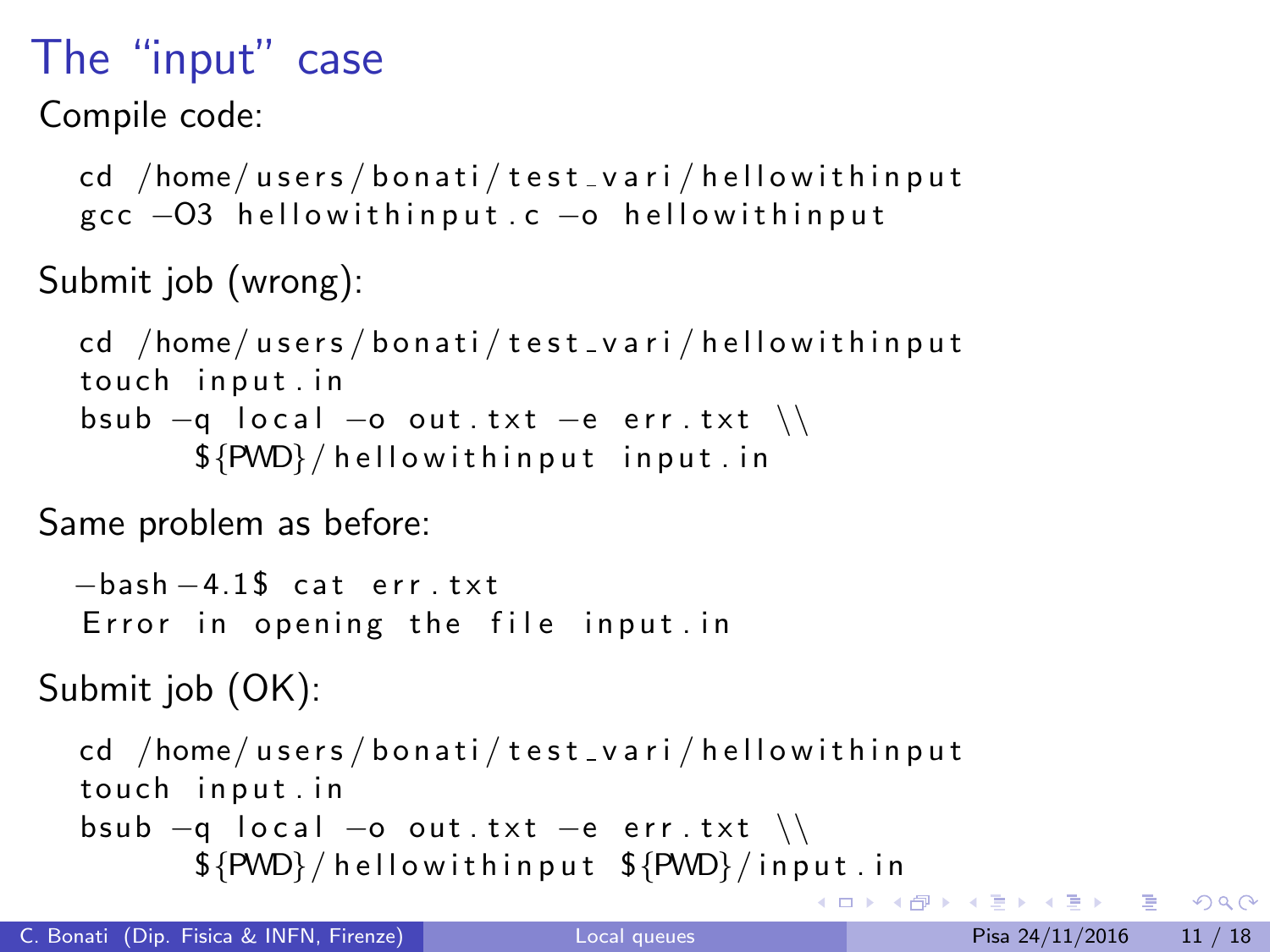## The "output" case

A test code that produce output files:

```
\#include \ltstdio.h>
\#include \ltstdlib.h>
```

```
int main (int argc, char **argv)
    {
    FILE * file_p;file_p=fopen("output.dat", "w");
    if (file_p == NULL){
      fprintf (stderr, "Problem in opening output file \n\cdot");
      return 1;
       }
    fprintf (file_p, "Hello_world!\n\timesn");
    fclose(file_p);
    return 0;}
```
- 30

 $\Omega$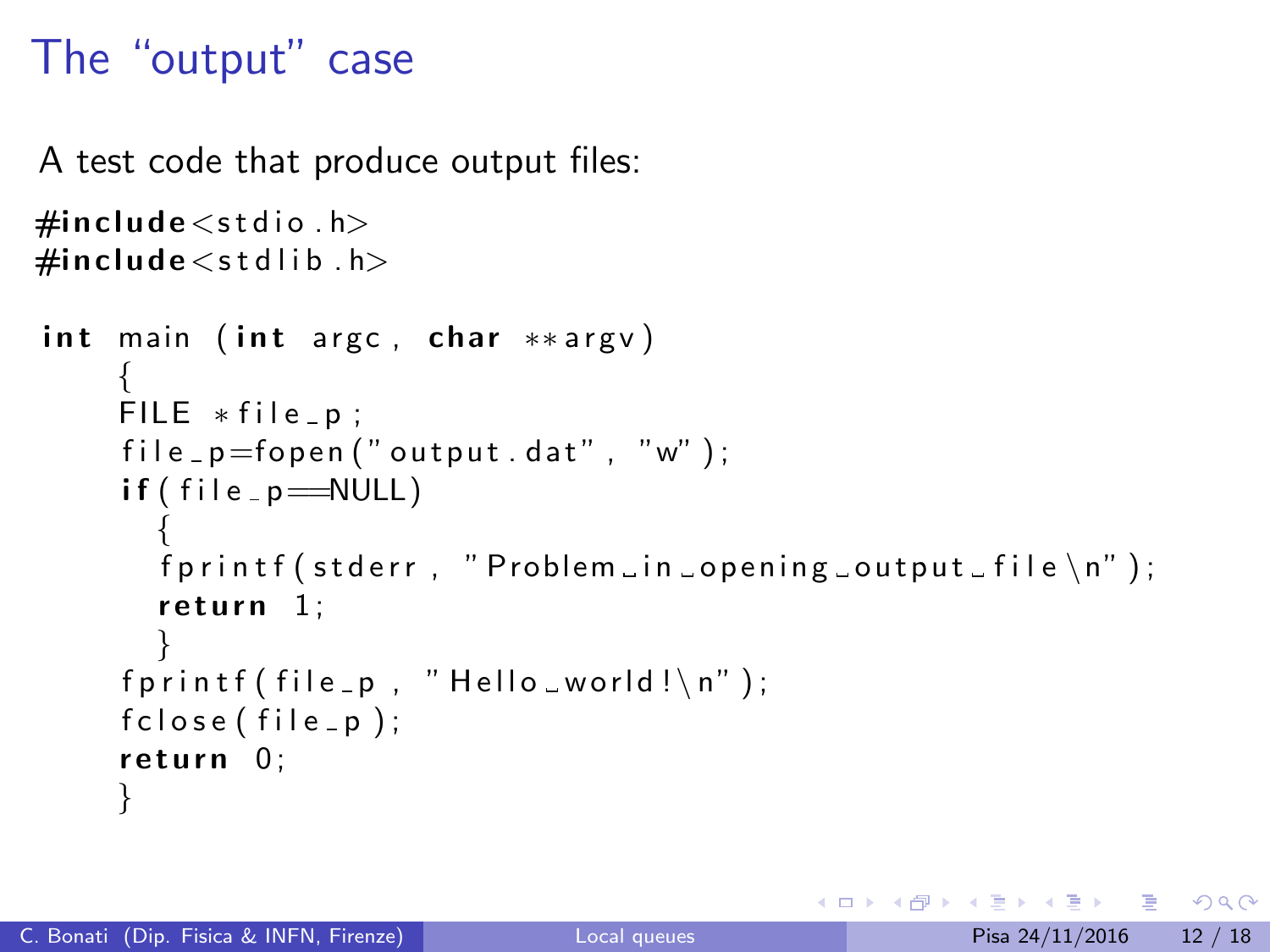### The "output" case

Compile code:

```
cd /home/users/bonati/test_vari/hellowithoutput
\rm gcc -O3 hellowithoutput \rm c -o hellowithoutput
```
Submit job (wrong):

```
cd /home/users/bonati/test_vari/hellowithoutput
bsub -a local -a out txt -e err txt \\
      ${PWD}/hellowithoutput
```
err.txt is empty but output.dat was not created in the directory.

In fact it was created in /tmp/bonati/LSF\_9468590

 $=$   $\Omega$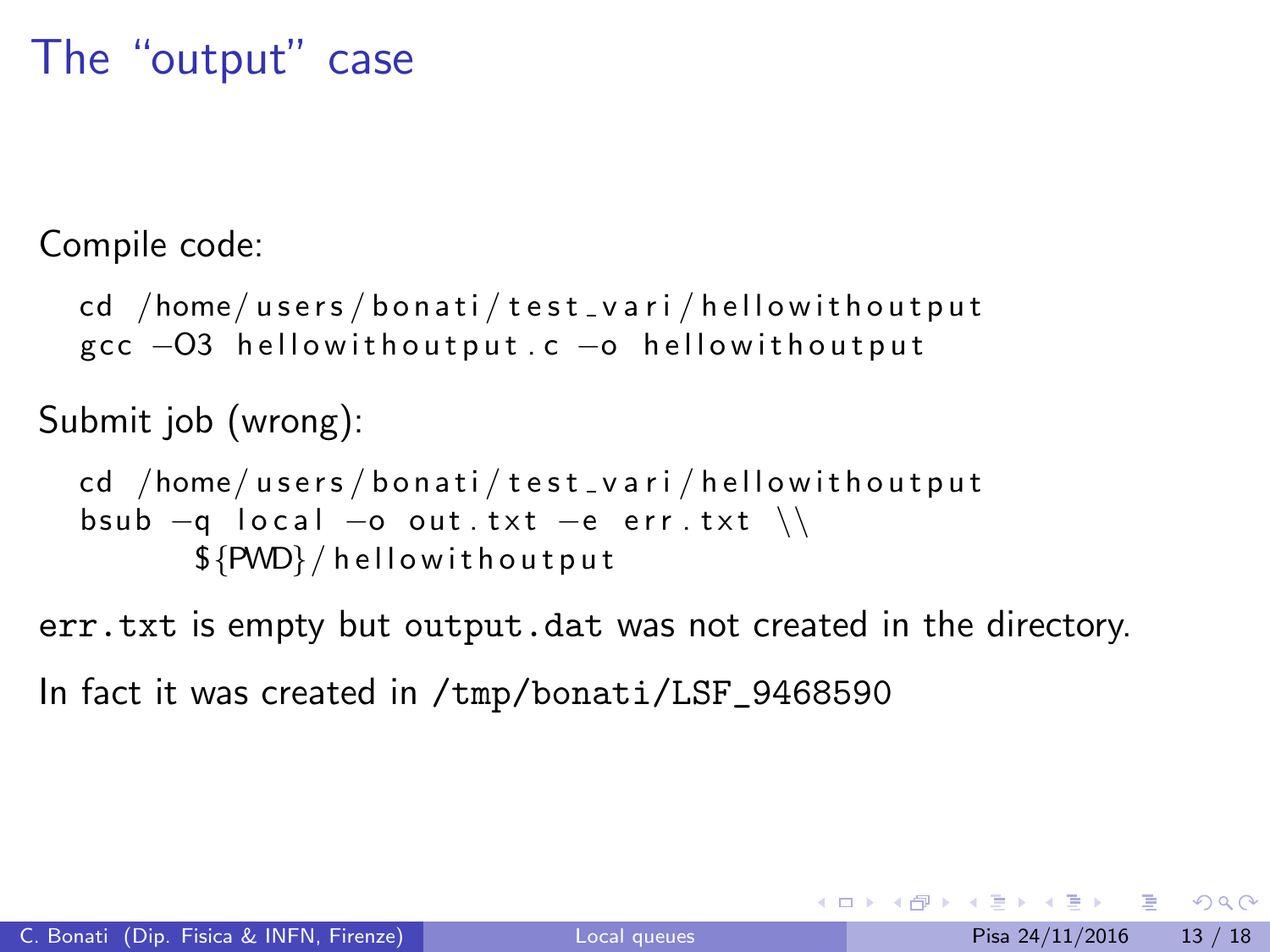## One Script to bring them all

The solution of all the "locality" problems: make a script! Example of script:

```
\#!/ bin / bash
cd /home/users/bonati/test_vari/hellowithinput
touch input.in
1/ hellowithin put in put \mathbf{r} in
```

```
cd /home/users/bonati/test_vari/hellowithoutput
./hellowithoutput
```
Submit the script:

```
chmod +x script shbsub -q local -o out txt -e err txt \frac{C}{2}[PWD}/script sh
```
KED KARD KED KED E VOOR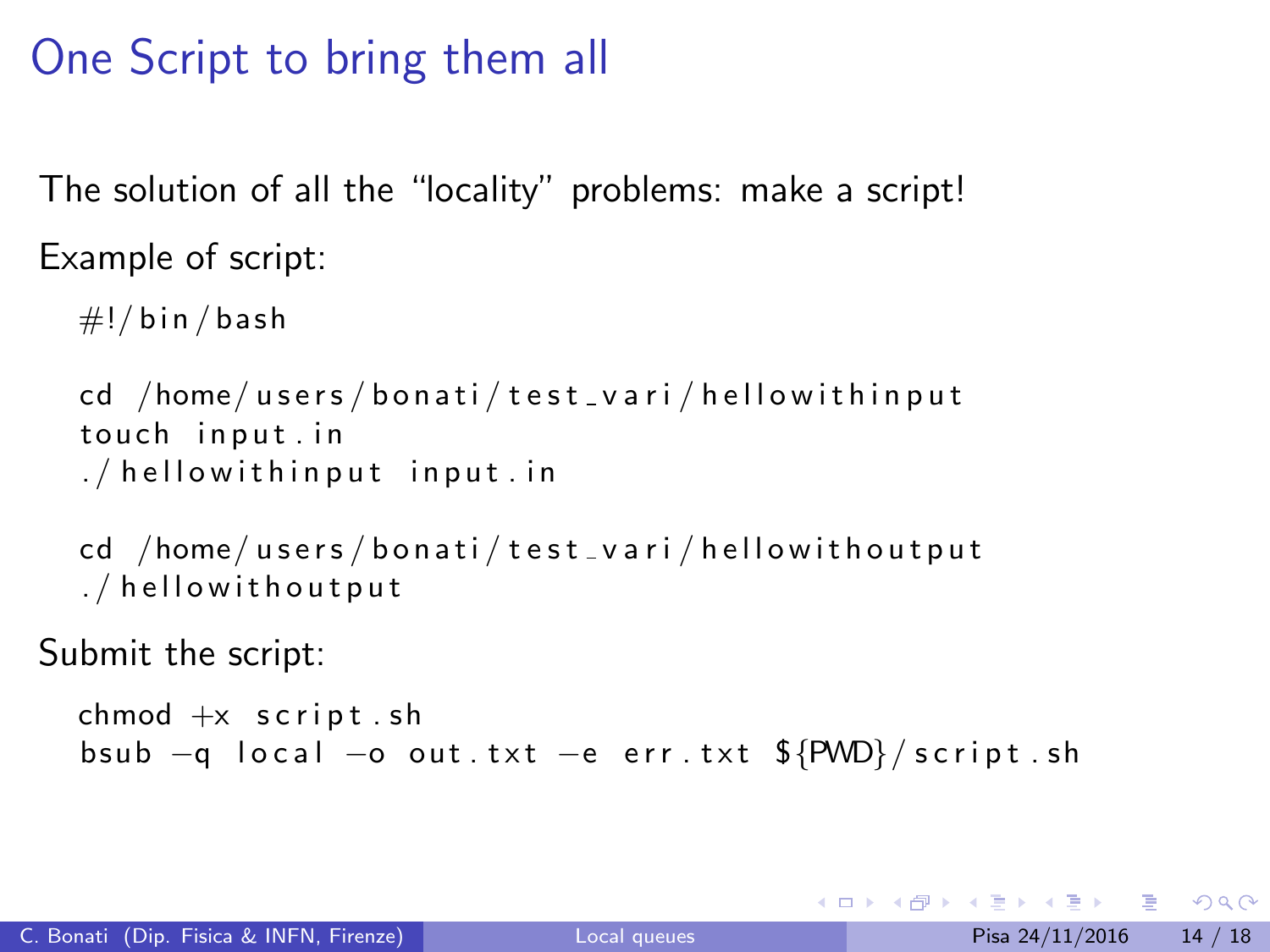## Do I need a specific version of the compiler?

Sometimes the last version of a compiler is needed, e.g. because

- **•** more aggressive optimization strategies are applied
- **•** better checks of the code are performed to signal possible flaws
- **•** recent language extension are implemented

On gridui3 gcc version 4.4.7 is installed

For more recent versions:

$$
. \ /afs/cern.ch/sw/lcg/external/gcc/4.9/ \ \ \backslash
$$
  
×86.64-slc6-gcc49-opt/setup.sh # for GCC 4.9

$$
\begin{array}{c}\n. & \text{afs/cern.ch/sw/lcg/cexternal/gcc/6.2/ }\n \end{array}
$$
\n
$$
\begin{array}{c}\n \times 86.64 - \text{slc6 - \text{gcc62 - opt/setup.sh \# for GCC 6.2}\n \end{array}
$$

 $\Omega$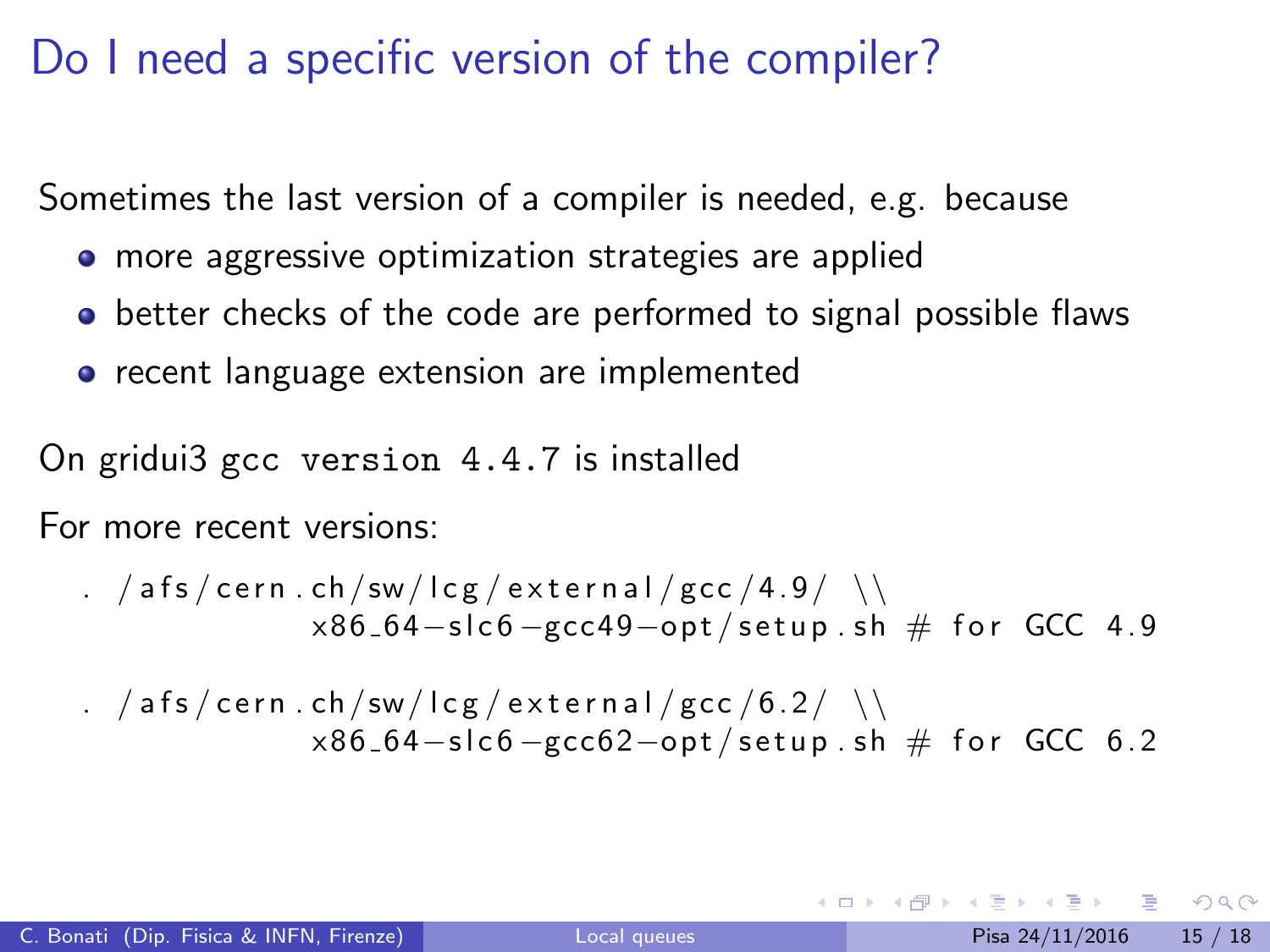#### Queues details

fai walltime limit: 24h

local walltime limit: 48h

parallel walltime limit: 6h. Max. number of jobslot available: 8

longparallel walltime limit: 24h.

Max. number of jobslot available: 16

compilation walltime limit: 1h

For parallel and longparallel 1 jobslot  $= 16$  cores 32 cores per node

 $QQ$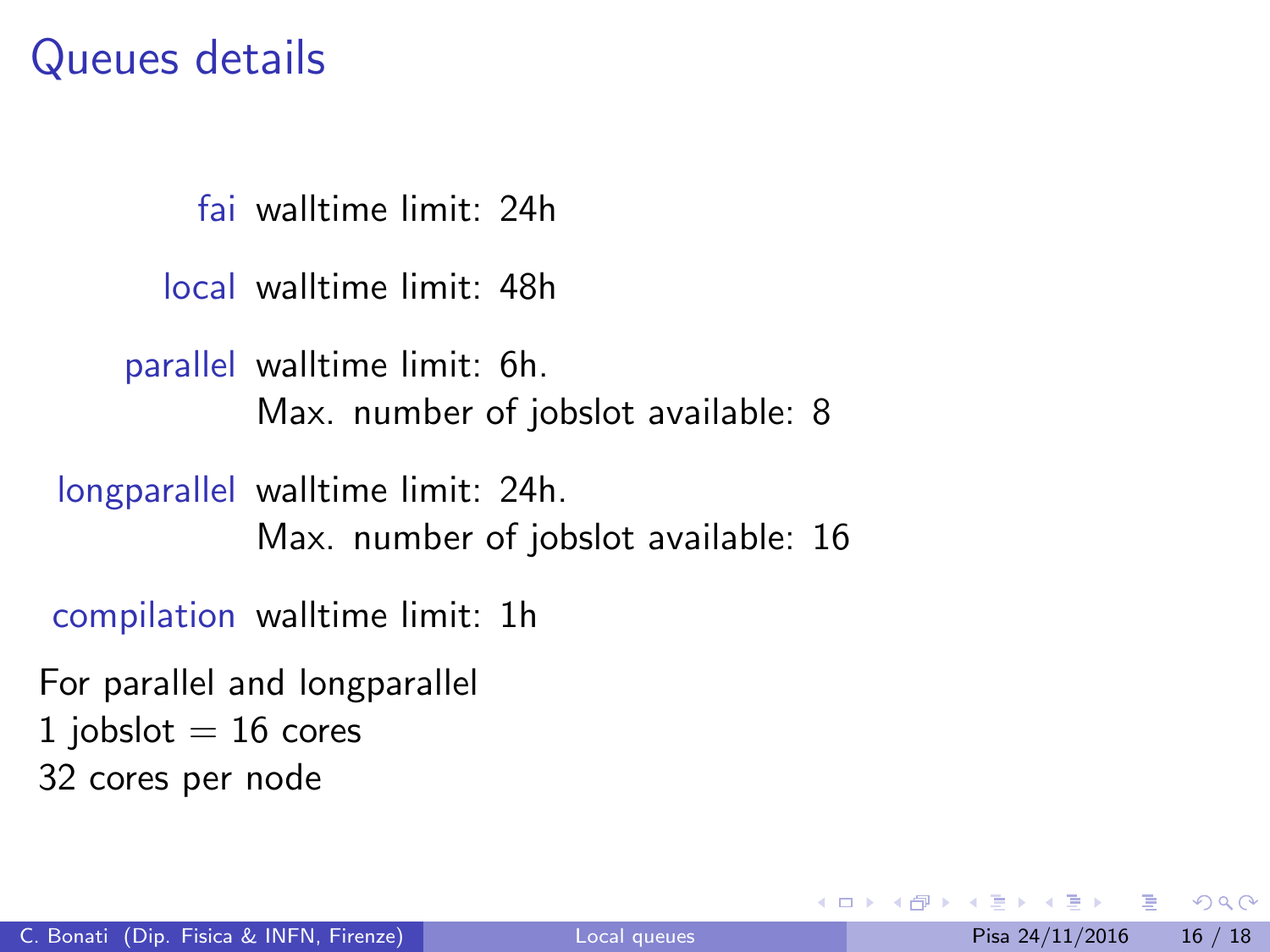## To use parallel/longparallel queues

```
bsub < script sh
```
with a script that is something like

```
\#!/ bin / bash
```

```
#BSUB −J jobname
#BSUB -n jobslot_number
#BSUB −q longparallel
#BSUB -G iniziativa_specifica_infn
#BSUB −o j o b o u t %J
#BSUB −e j o b e r r %J
```
cd directory mpirun executable

If you want 2 jobslots on the same node add

```
#BSUB -R " span [ h o sts = 1]"
```
If jobslot% $2 == 0$  an you want whole nodes use

```
\#BSUB -R " span [ p t i l e = 2]"
```
**KOD KARD KED KED B YOUR**